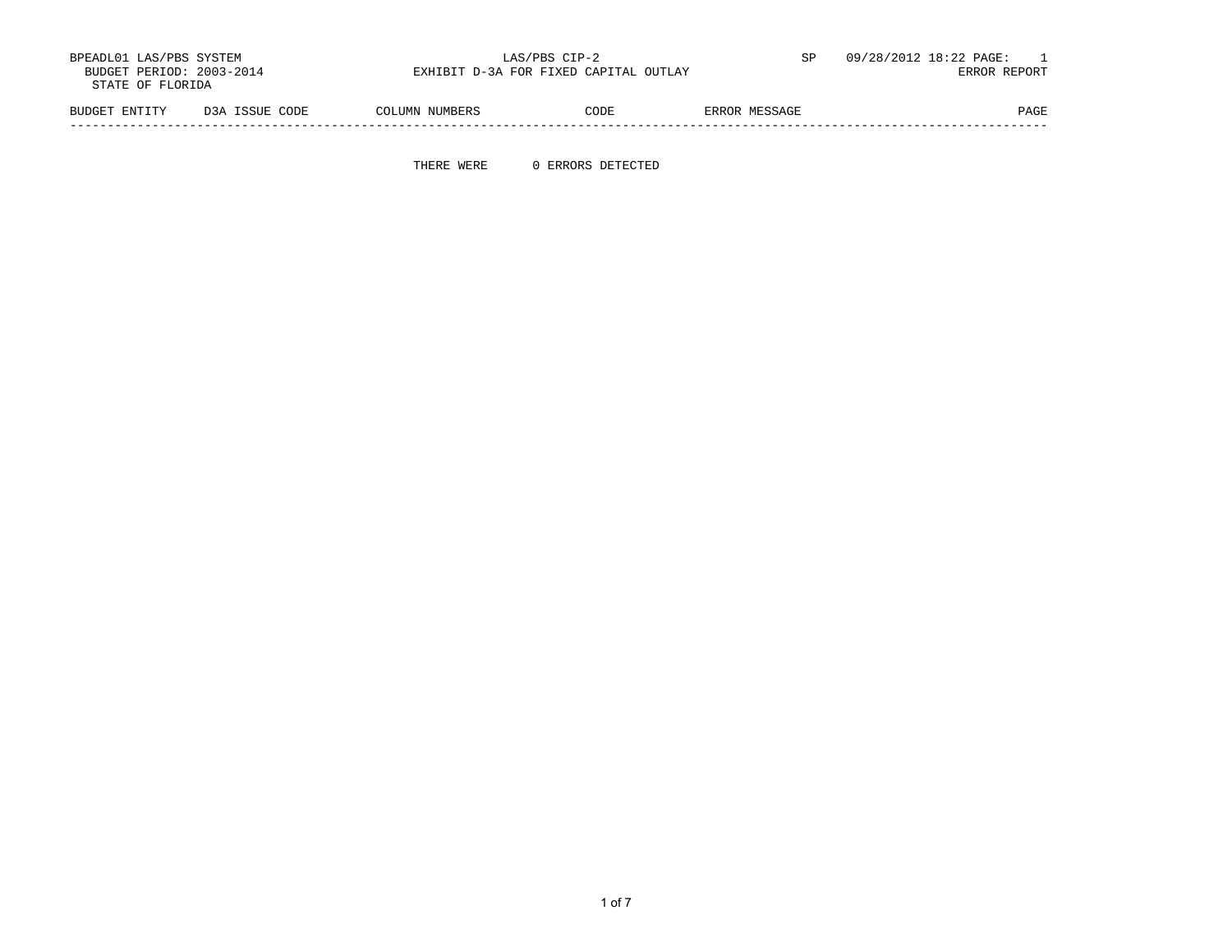BPEADL01 LAS/PBS SYSTEM LAS/PBS CIP-2 SP 09/28/2012 18:22 PAGE: 1 BUDGET PERIOD: 2003-2014 EXHIBIT D-3A FOR FIXED CAPITAL OUTLAY

|                                                                                                                                                                                                                                                                                            | COL A03           | COL A06                 | COL A07                                     | COL A08   | COL A09           |                                        |
|--------------------------------------------------------------------------------------------------------------------------------------------------------------------------------------------------------------------------------------------------------------------------------------------|-------------------|-------------------------|---------------------------------------------|-----------|-------------------|----------------------------------------|
|                                                                                                                                                                                                                                                                                            |                   |                         |                                             |           |                   |                                        |
|                                                                                                                                                                                                                                                                                            | <b>POS</b>        |                         | AMOUNT POS AMOUNT POS AMOUNT POS AMOUNT POS |           | AMOUNT            | CODES                                  |
| MANAGEMENT SRVCS, DEPT OF<br><b>PGM: FACILITIES PROGRAM</b><br>FACILITIES MANAGEMENT<br>GOV OPERATIONS/SUPPORT                                                                                                                                                                             |                   |                         |                                             |           |                   | 72000000<br>72400000<br>72400100<br>16 |
| GOVERNMENTAL OPERATIONS<br>CAPITAL IMPROVEMENT PLAN<br>CODE CORRECTIONS                                                                                                                                                                                                                    |                   |                         |                                             |           |                   | 1601.00.00.00<br>9900000<br>990C000    |
| FIXED CAPITAL OUTLAY<br>COMPL/AMER DISABIL ACT                                                                                                                                                                                                                                             |                   |                         |                                             |           |                   | 080000<br>081010                       |
| SUPERVISION TRUST FUND                                                                                                                                                                                                                                                                     | $-STATE$          | $1,000,000$ $1,000,000$ | 1,000,000                                   | 1,000,000 | 1,000,000 2696 1  |                                        |
|                                                                                                                                                                                                                                                                                            |                   |                         |                                             |           |                   |                                        |
|                                                                                                                                                                                                                                                                                            |                   |                         |                                             |           |                   |                                        |
| <b>AGENCY NARRATIVE:</b><br>2013-2014 BUDGET YEAR NARRATIVE: COMPL/AMER DISABIL ACT TT COMPONENT? NO                                                                                                                                                                                       |                   |                         |                                             |           |                   |                                        |
| The Department of Management services requests \$1,000,000 to correct deficiencies within its buildings located within the                                                                                                                                                                 |                   |                         |                                             |           |                   |                                        |
| Florida Facilities Pool in order to meet compliance with the American with Disability Act (ADA).                                                                                                                                                                                           |                   |                         |                                             |           |                   |                                        |
|                                                                                                                                                                                                                                                                                            |                   |                         |                                             |           |                   |                                        |
| LIFE SAFETY PROJ, STW                                                                                                                                                                                                                                                                      |                   |                         |                                             |           |                   | 081400                                 |
| SUPERVISION TRUST FUND                                                                                                                                                                                                                                                                     | $-$ STATE 160,000 | 5,600                   |                                             |           |                   | 2696 1                                 |
|                                                                                                                                                                                                                                                                                            |                   |                         |                                             |           |                   |                                        |
| <b>AGENCY NARRATIVE:</b><br>2013-2014 BUDGET YEAR NARRATIVE: LIFE SAFETY PROJ, STW TT COMPONENT? NO<br>The Department of Management Services request \$160,000 to replace four fire alarm systems located within the Florida<br>Facilities Pool in order to meet fire safety requirements. |                   |                         |                                             |           |                   |                                        |
| TOTAL: CODE CORRECTIONS<br>TOTAL ISSUE                                                                                                                                                                                                                                                     |                   | 1,160,000 1,005,600     | 1,000,000                                   | 1,000,000 | 1,000,000         | 990C000                                |
|                                                                                                                                                                                                                                                                                            |                   |                         |                                             |           |                   |                                        |
| DEBT SERVICE<br>FIXED CAPITAL OUTLAY<br>DEBT SERVICE                                                                                                                                                                                                                                       |                   |                         |                                             |           |                   | 990D000<br>080000<br>089070            |
| FL FACILITIES POOL CLR TF -STATE                                                                                                                                                                                                                                                           |                   |                         | 38,227,574 38,247,453 30,450,365            |           | 26,770,257 2313 1 |                                        |
|                                                                                                                                                                                                                                                                                            |                   |                         |                                             |           |                   |                                        |
| <b>AGENCY NARRATIVE:</b><br>2013-2014 BUDGET YEAR NARRATIVE: DEBT SERVICE<br>The Department of Management Services requests \$38,174,579 in estimated expenditures to support the total debt service                                                                                       |                   |                         | IT COMPONENT? NO                            |           |                   |                                        |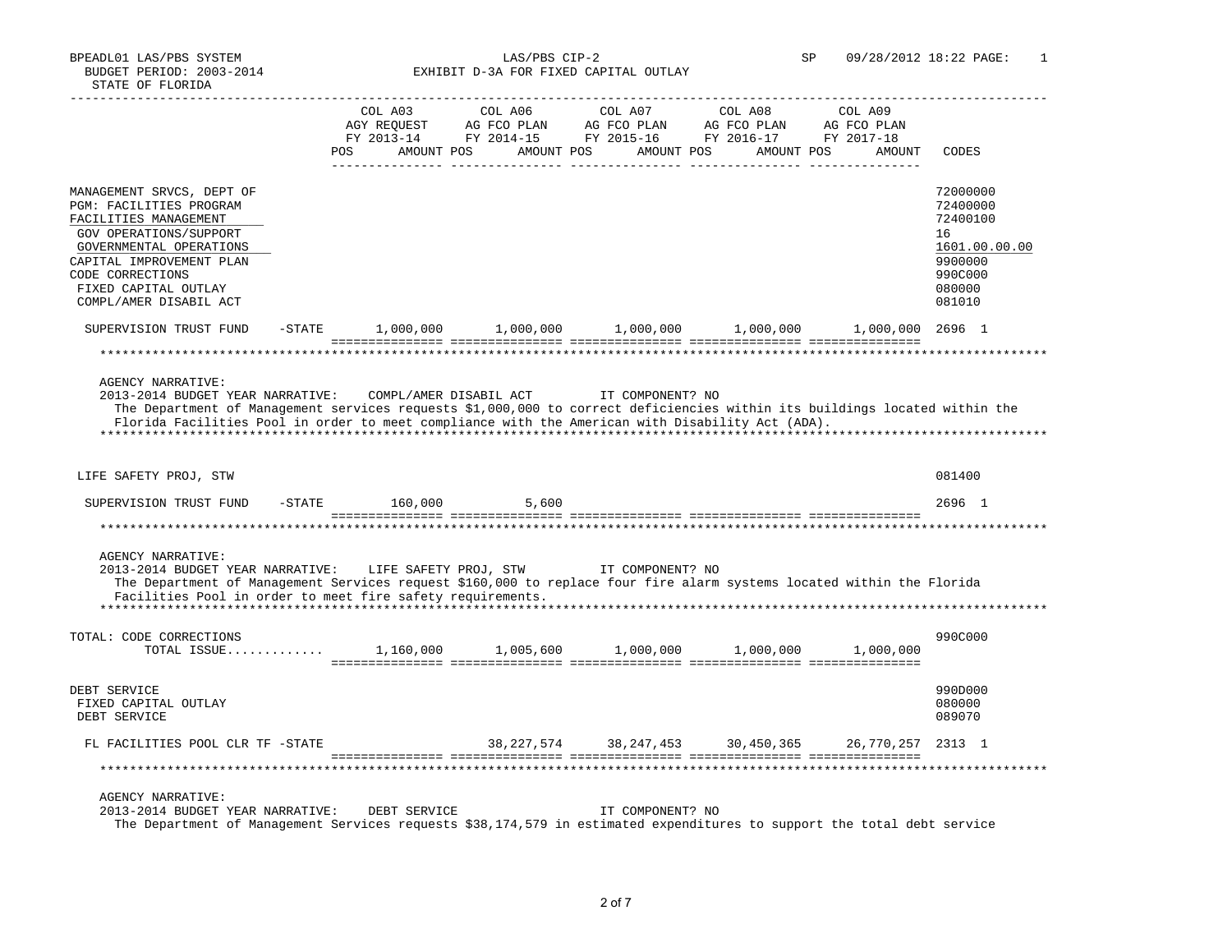BPEADL01 LAS/PBS SYSTEM LAS/PBS CIP-2 <br>BUDGET PERIOD: 2003-2014 EXHIBIT D-3A FOR FIXED CAPITAL OUTLAY SP 09/28/2012 18:22 PAGE: 2 EXHIBIT D-3A FOR FIXED CAPITAL OUTLAY

|                                                                                                                                    | COL A03<br>AGY REOUEST<br>FY 2013-14<br>AMOUNT POS<br>POS. | COL A06<br>AG FCO PLAN<br>FY 2014-15<br>AMOUNT POS | COL A07<br>AG FCO PLAN<br>FY 2015-16<br>AMOUNT POS | COL A08<br>AG FCO PLAN<br>FY 2016-17<br>AMOUNT POS | COL A09<br>AG FCO PLAN<br>FY 2017-18<br>AMOUNT | CODES                                                   |
|------------------------------------------------------------------------------------------------------------------------------------|------------------------------------------------------------|----------------------------------------------------|----------------------------------------------------|----------------------------------------------------|------------------------------------------------|---------------------------------------------------------|
| MANAGEMENT SRVCS, DEPT OF<br>PGM: FACILITIES PROGRAM<br>FACILITIES MANAGEMENT<br>GOV OPERATIONS/SUPPORT<br>GOVERNMENTAL OPERATIONS |                                                            |                                                    |                                                    |                                                    |                                                | 72000000<br>72400000<br>72400100<br>16<br>1601.00.00.00 |
| CAPITAL IMPROVEMENT PLAN<br>DEBT SERVICE                                                                                           |                                                            |                                                    |                                                    |                                                    |                                                | 9900000<br>990D000                                      |

obligations for the Florida Facilities Pool for the construction of the facilities listed below.

| Florida Facilities                                                                                                                                                                                                                                                                                                                                                                                                                                                                                                                                           | Debt Service |
|--------------------------------------------------------------------------------------------------------------------------------------------------------------------------------------------------------------------------------------------------------------------------------------------------------------------------------------------------------------------------------------------------------------------------------------------------------------------------------------------------------------------------------------------------------------|--------------|
| ---1998-A: FDLE - Orlando (Hurston Site), Orange County                                                                                                                                                                                                                                                                                                                                                                                                                                                                                                      | \$756,398    |
| ---1998-B: Satellite Office Buildings 4A, 4B, 3B & 4C, Leon County                                                                                                                                                                                                                                                                                                                                                                                                                                                                                           | \$2,875,029  |
| ---1999-A: Dade III Regional Service Center (Opa-Locka), Dade County<br>---1999-A: Re-funding of Satellite Office Building 2A                                                                                                                                                                                                                                                                                                                                                                                                                                | \$1,581,508  |
| $---1999-B:$<br>(Partial refinance) Alachua Regional Service Center #1,<br>Alachua County                                                                                                                                                                                                                                                                                                                                                                                                                                                                    |              |
| $---1999-B:$<br>(Partial refinance) Computer Center, Satellite Complex,<br>Leon County                                                                                                                                                                                                                                                                                                                                                                                                                                                                       |              |
| ---1999-B: (Partial refinance) FDLE Miami, Dade County                                                                                                                                                                                                                                                                                                                                                                                                                                                                                                       | (Called)     |
| (Partial refinance) Duval Regional Service Center - Phase II FDLE<br>$---2000 - A:$                                                                                                                                                                                                                                                                                                                                                                                                                                                                          | (Called)     |
| ---Satellite Office Building 2B, Leon County (was 1993-A)<br>---Duval County RSC, Phase I (was 1993-B)                                                                                                                                                                                                                                                                                                                                                                                                                                                       | \$3,375,056  |
| 2003-A Consolidation:<br>--- (Turlington Building), Leon County (was 1992 Consolidation)<br>---DEP Laboratory, Leon County (was 1992 Cons.)<br>---Pepper Building, Leon County (was 1992 Cons.)<br>---Monroe County Regional Service Center (was 1992 Cons.)<br>---Daytona Beach Regional Service Center, Volusia County (was 1992 Cons.)<br>---Florida Department of Law Enforcement Complex, Leon County (was 1992<br>$Cons.$ )<br>---Hurston Building Phase II, Orange County (was 1992 Cons.)<br>---Rohde Parking Facility, Dade County (was 1992 Cons.) |              |
| ---Records Storage Facility, Leon County (was 1992 Cons.)<br>---Ft. Pierce Regional Service Center, St. Lucie County (was 1992 Cons.)                                                                                                                                                                                                                                                                                                                                                                                                                        | \$11,506,550 |
| 2005-A Consolidation:                                                                                                                                                                                                                                                                                                                                                                                                                                                                                                                                        |              |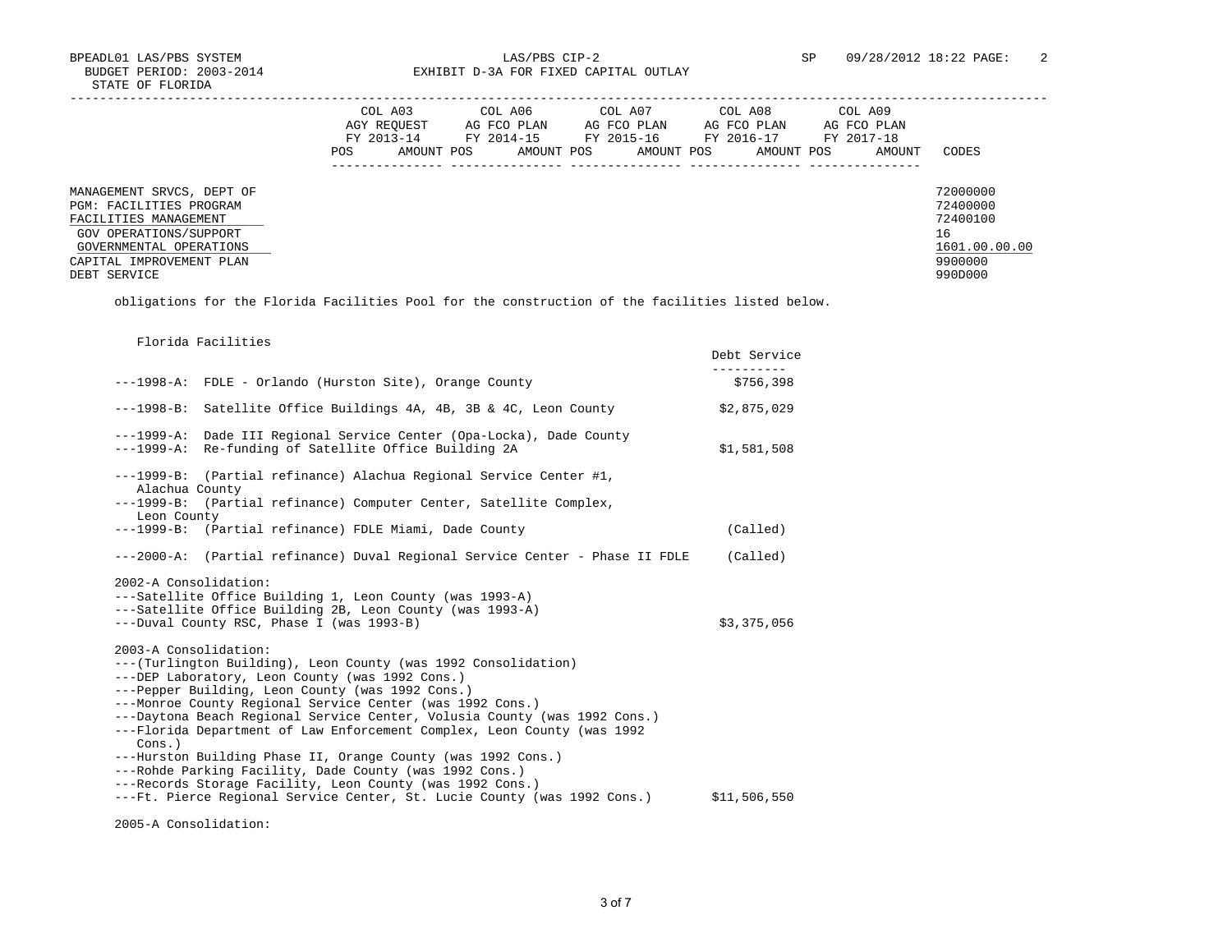BPEADL01 LAS/PBS SYSTEM LAS/PBS CIP-2 SP 09/28/2012 18:22 PAGE: 3 BUDGET PERIOD: 2003-2014 EXHIBIT D-3A FOR FIXED CAPITAL OUTLAY

|                                                                                                                                                                                                                                                                                                                                                                                                                                                                                                                                                                                                                                                                                                                                                                                                                                                                                                                                                                                                                                                                                                      | POS FOR THE POST OF THE STATE STATE STATE STATE STATE STATE STATE STATE STATE STATE STATE STATE STATE STATE ST | AMOUNT POS AMOUNT POS | $\begin{tabular}{lcccc} COL A03 & COL A06 & COL A07 & COL A08 & COL A09 \\ AGY REQUEST & AG FCO PLAN & AG FCO PLAN & AG FCO PLAN & AG FCO PLAN \\ \end{tabular}$<br>FY 2013-14 FY 2014-15 FY 2015-16 FY 2016-17 FY 2017-18<br>AMOUNT POS AMOUNT POS | AMOUNT | CODES                                                                         |
|------------------------------------------------------------------------------------------------------------------------------------------------------------------------------------------------------------------------------------------------------------------------------------------------------------------------------------------------------------------------------------------------------------------------------------------------------------------------------------------------------------------------------------------------------------------------------------------------------------------------------------------------------------------------------------------------------------------------------------------------------------------------------------------------------------------------------------------------------------------------------------------------------------------------------------------------------------------------------------------------------------------------------------------------------------------------------------------------------|----------------------------------------------------------------------------------------------------------------|-----------------------|-----------------------------------------------------------------------------------------------------------------------------------------------------------------------------------------------------------------------------------------------------|--------|-------------------------------------------------------------------------------|
| MANAGEMENT SRVCS, DEPT OF<br>PGM: FACILITIES PROGRAM<br>FACILITIES MANAGEMENT<br>GOV OPERATIONS/SUPPORT<br>GOVERNMENTAL OPERATIONS<br>CAPITAL IMPROVEMENT PLAN<br>DEBT SERVICE                                                                                                                                                                                                                                                                                                                                                                                                                                                                                                                                                                                                                                                                                                                                                                                                                                                                                                                       |                                                                                                                |                       |                                                                                                                                                                                                                                                     |        | 72000000<br>72400000<br>72400100<br>16<br>1601.00.00.00<br>9900000<br>990D000 |
| ---Plantation/Sony Office Building, Broward County (was 1993-C)<br>---Knott Building Renovation, Capitol Center, Leon County (was 1995-A)<br>---Largo Regional Service Center (Grizzle Building), Pinellas County<br>$(was 1995-B)$<br>---Lee County Regional Service Center (was 1995-B)<br>---Ft. Pierce Regional Service Center, St. Lucie County (was 1995-B)<br>---Lee Davis Regional Service Center, Hillsborough County (1996-A)<br>---Plantation/Sony Office Building (for completion), Broward County<br>$(1996 - A)$<br>---Satellite Office Building 3A, Leon County (1996-B)<br>---Partial refinance) Department of Environmental Protection Office<br>Building #1 (EAST), Leon County (was 1997-A)<br>--- (Partial refinance) Alachua Regional Service Center #1, Alachua County<br>(was 1999-B)<br>--- (Partial refinance) Computer Center, Satellite Complex, Leon County<br>$(was 1999-B)$<br>--- (Partial refinance) Florida Department of Law Enforcement (FDLE) Miami,<br>Dade County (was 1999-B)<br>--- (Partial refinance) Duval Reg. Service Ctr. - Phase II FDLE (was 2000-A) |                                                                                                                |                       | \$9,790,894                                                                                                                                                                                                                                         |        |                                                                               |
| ---2007-A: Department of Revenue Office Buildings #1, #2 & #3, Leon County                                                                                                                                                                                                                                                                                                                                                                                                                                                                                                                                                                                                                                                                                                                                                                                                                                                                                                                                                                                                                           |                                                                                                                |                       | \$5,795,081                                                                                                                                                                                                                                         |        |                                                                               |
| ---2008-A: First District Court of Appeals Building, Leon County                                                                                                                                                                                                                                                                                                                                                                                                                                                                                                                                                                                                                                                                                                                                                                                                                                                                                                                                                                                                                                     |                                                                                                                |                       | \$2,494,063                                                                                                                                                                                                                                         |        |                                                                               |
|                                                                                                                                                                                                                                                                                                                                                                                                                                                                                                                                                                                                                                                                                                                                                                                                                                                                                                                                                                                                                                                                                                      | Total Agency Request for Debt Service FY 2013-14:<br>Over (Debt Service will continue to fluctuate slightly)   |                       | \$38,174,579<br>\$81,110<br>-----------                                                                                                                                                                                                             |        |                                                                               |
|                                                                                                                                                                                                                                                                                                                                                                                                                                                                                                                                                                                                                                                                                                                                                                                                                                                                                                                                                                                                                                                                                                      |                                                                                                                |                       |                                                                                                                                                                                                                                                     |        |                                                                               |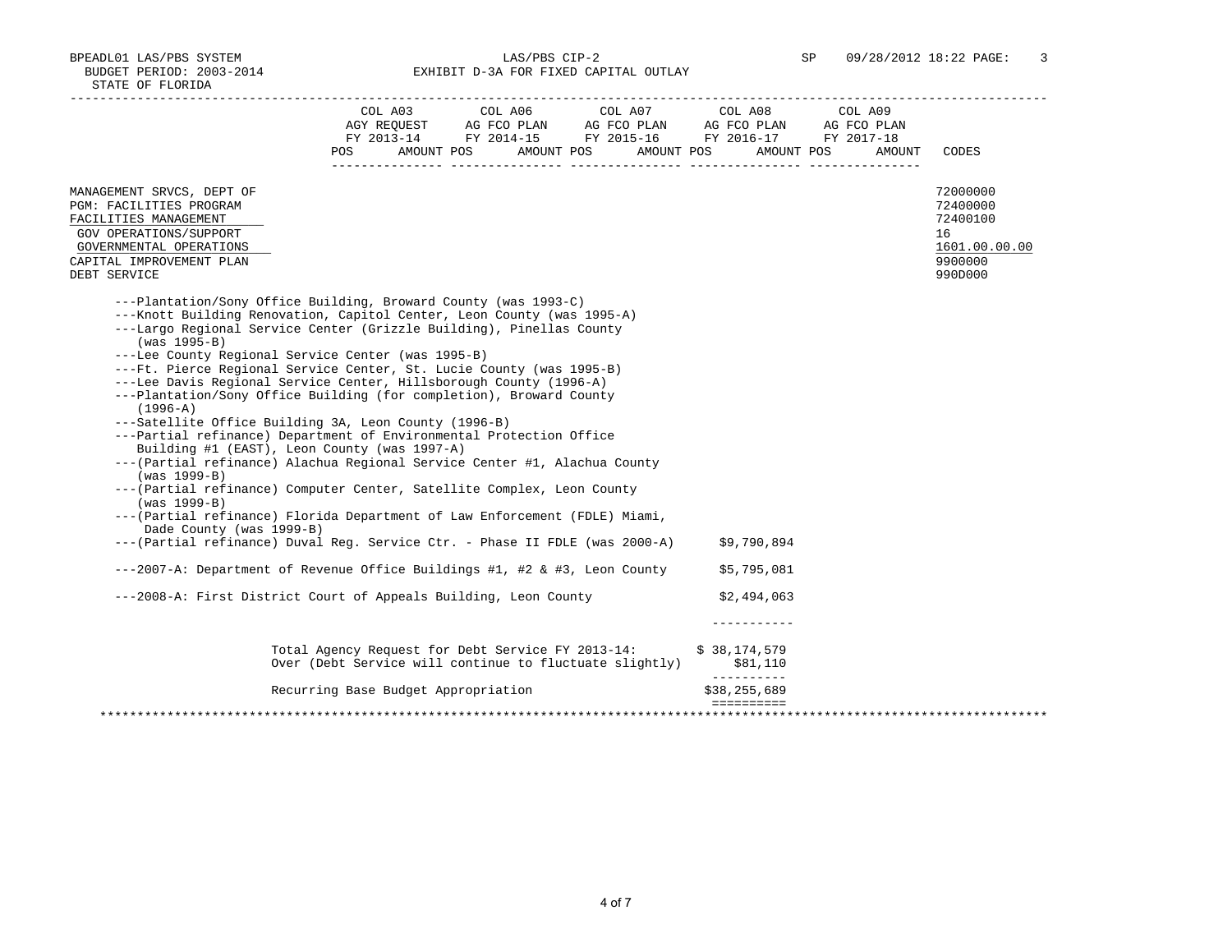BPEADL01 LAS/PBS SYSTEM LAS/PBS CIP-2 SP 09/28/2012 18:22 PAGE: 4 BUDGET PERIOD: 2003-2014 EXHIBIT D-3A FOR FIXED CAPITAL OUTLAY

|                                                                                                                                                                                                                                                                                                                                                                                                                                                                                             |  |  |  |  |  |  |  | POS AMOUNT POS AMOUNT POS AMOUNT POS AMOUNT POS | COL A03 COL A06 COL A07 COL A08 COL A09<br>AMOUNT     |    | CODES                                                        |
|---------------------------------------------------------------------------------------------------------------------------------------------------------------------------------------------------------------------------------------------------------------------------------------------------------------------------------------------------------------------------------------------------------------------------------------------------------------------------------------------|--|--|--|--|--|--|--|-------------------------------------------------|-------------------------------------------------------|----|--------------------------------------------------------------|
| MANAGEMENT SRVCS, DEPT OF<br><b>PGM: FACILITIES PROGRAM</b><br>FACILITIES MANAGEMENT<br>GOV OPERATIONS/SUPPORT<br>GOVERNMENTAL OPERATIONS<br>CAPITAL IMPROVEMENT PLAN<br>ESTIMATED EXPENDITURES - FIXED                                                                                                                                                                                                                                                                                     |  |  |  |  |  |  |  |                                                 |                                                       | 16 | 72000000<br>72400000<br>72400100<br>1601.00.00.00<br>9900000 |
| CAPITAL OUTLAY<br>FIXED CAPITAL OUTLAY<br>DEBT SERVICE                                                                                                                                                                                                                                                                                                                                                                                                                                      |  |  |  |  |  |  |  |                                                 |                                                       |    | 990I000<br>080000<br>089070                                  |
| FL FACILITIES POOL CLR TF -STATE 38,255,689                                                                                                                                                                                                                                                                                                                                                                                                                                                 |  |  |  |  |  |  |  |                                                 |                                                       |    | 2313 1                                                       |
| MAINTENANCE AND REPAIR<br>FIXED CAPITAL OUTLAY<br>CAP. DEPRE. - GENERAL<br>PUBL FACILITIES FINANCE TF-STATE 2,500,000                                                                                                                                                                                                                                                                                                                                                                       |  |  |  |  |  |  |  |                                                 |                                                       |    | 990M000<br>080000<br>083400<br>2495 1                        |
| SUPERVISION TRUST FUND -STATE 4,387,781 7,042,181 7,047,781 7,047,781 7,047,781 7,047,781 2696 1                                                                                                                                                                                                                                                                                                                                                                                            |  |  |  |  |  |  |  |                                                 |                                                       |    |                                                              |
| TOTAL APPRO                                                                                                                                                                                                                                                                                                                                                                                                                                                                                 |  |  |  |  |  |  |  |                                                 | 6,887,781  7,042,181  7,047,781  7,047,781  7,047,781 |    |                                                              |
| <u> socologologo cologologologo cologologologo cologologologo cologologologo</u><br>AGENCY NARRATIVE:<br>2013-2014 BUDGET YEAR NARRATIVE: CAP. DEPRE. - GENERAL IT COMPONENT? NO<br>The Department of Management Services request \$6,887,781 to correct statewide general building deficiencies, (i.e.,<br>electrical, roofing, plumbing, mechanical, etc.) for the Florida Facilities Pool buildings. Refer to the CIP 5 (building<br>system group) list for specific details on repairs. |  |  |  |  |  |  |  |                                                 |                                                       |    |                                                              |
| TOTAL: GOVERNMENTAL OPERATIONS                                                                                                                                                                                                                                                                                                                                                                                                                                                              |  |  |  |  |  |  |  |                                                 |                                                       |    | 1601.00.00.00                                                |
| BY FUND TYPE<br>TRUST FUNDS 46,303,470 46,275,355 46,295,234 38,498,146 34,818,038 2000                                                                                                                                                                                                                                                                                                                                                                                                     |  |  |  |  |  |  |  |                                                 |                                                       |    |                                                              |
|                                                                                                                                                                                                                                                                                                                                                                                                                                                                                             |  |  |  |  |  |  |  |                                                 |                                                       |    |                                                              |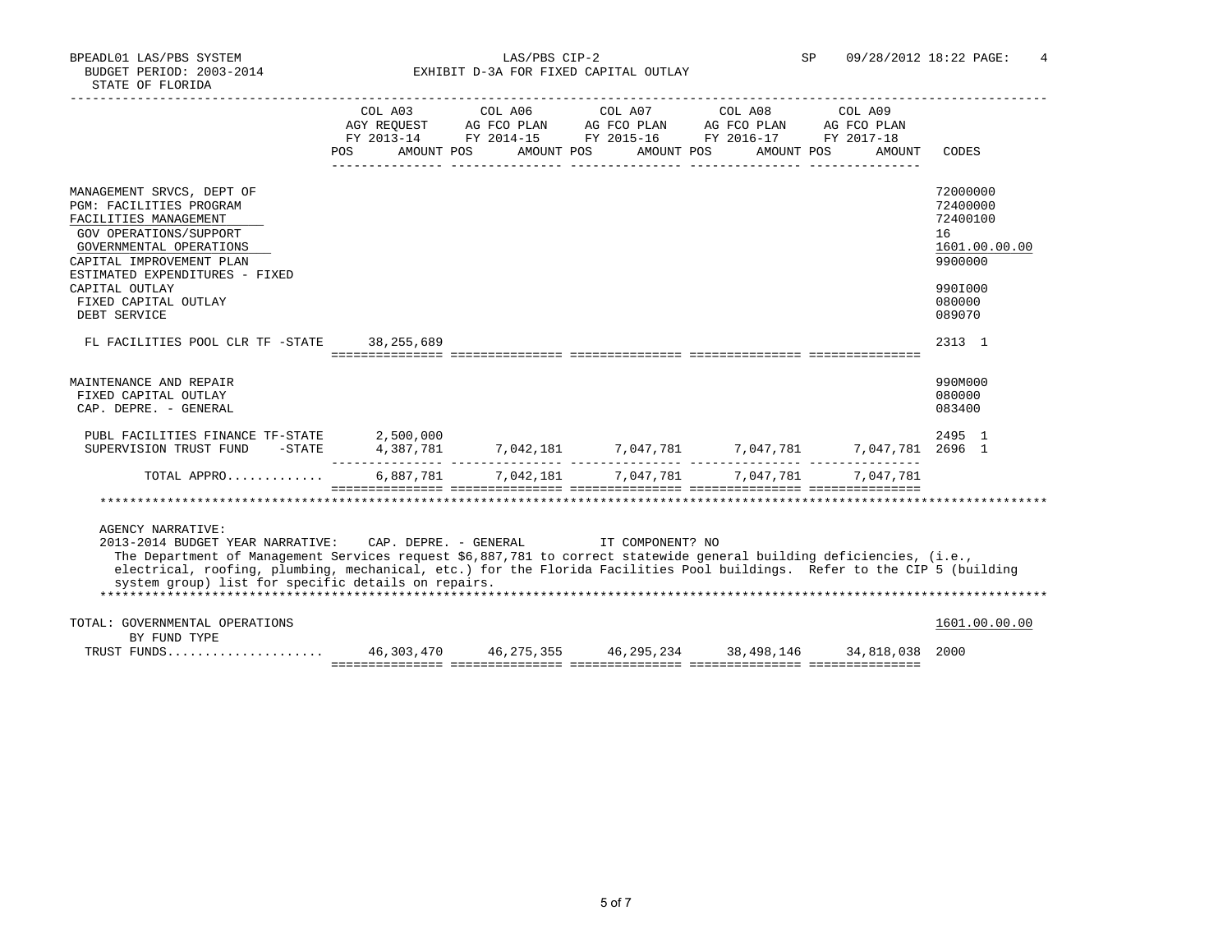\*\*\*\*\*\*\*\*\*\*\*\*\*\*\*\*\*\*\*\*\*\*\*\*\*\*\*\*\*\*\*\*\*\*\*\*\*\*\*\*\*\*\*\*\*\*\*\*\*\*\*\*\*\*\*\*\*\*\*\*\*\*\*\*\*\*\*\*\*\*\*\*\*\*\*\*\*\*\*\*\*\*\*\*\*\*\*\*\*\*\*\*\*\*\*\*\*\*\*\*\*\*\*\*\*\*\*\*\*\*\*\*\*\*\*\*\*\*\*\*\*\*\*\*\*\*\*\*\*\*\* \* BPEADL01 STATISTICAL INFORMATION 09/28/2012 18:22:29 \* \* BUDGET PERIOD: 2003-2014 EXHIBIT A, D AND D-3A LIST REQUEST CCM 72 SP \* \* COMPILE DATE: 05/04/2012 COMPILE TIME: 12:44:00 PAGE: 1 \* \*\*\*\*\*\*\*\*\*\*\*\*\*\*\*\*\*\*\*\*\*\*\*\*\*\*\*\*\*\*\*\*\*\*\*\*\*\*\*\*\*\*\*\*\*\*\*\*\*\*\*\*\*\*\*\*\*\*\*\*\*\*\*\*\*\*\*\*\*\*\*\*\*\*\*\*\*\*\*\*\*\*\*\*\*\*\*\*\*\*\*\*\*\*\*\*\*\*\*\*\*\*\*\*\*\*\*\*\*\*\*\*\*\*\*\*\*\*\*\*\*\*\*\*\*\*\*\*\*\*\* SAVE INITIALS: SAVE DEPARTMENT: 07 SAVE ID: FCO \* ------------------------------------------------------------------------------------------------------------------------------- \* \* SELECT CODES AND ACCUMULATION LEVELS WHERE ALLOWED. WHEN NO CODE IS SELECTED, ALL CODES WILL BE REPORTED. \* ITEMIZATION OF EXPENDITURE:  $ICUMULATION LEVEL: 0 (1=OPER/FCO, 2=IOE, 0=MERGED)$ MERGE GROUPS (Y/N): Y BUDGET ENTITY OR GROUP/ACCUMULATION LEVEL (DEP, DIV, BUR, SUB, LBE, MRG): \* 1-7: DMS07 LBE \* \* 8-14: \* \* 15-21: \* \* 22-27: \* \* EXCLUDE: \*  $\star$   $\star$ PROGRAM COMPONENT/ACCUMULATION LEVEL (1, 2, 3, 4 OR 5 FOR 2, 4, 6, 8 OR 10 DIGITS, 6=MERGE POLICY, 0=MERGED):<br>5  $\star$  5  $\star$  $\star$   $\star$ APPROPRIATION CATEGORY OR GROUP/ACCUMULATION LEVEL (1=MAJOR, 2=MINOR, 0=MERGED): 08 2 14 2  $\star$   $\star$  \* FUND GROUPS SET: OR FUND: FUNDING SOURCE IDENTIFIER: MERGE FSI (Y/N): N \*  $FCO$  (Y/N): Y FTE (Y/N): N  $SALARY$  RATE (Y/N): N \* ------------------------------------------------------------------------------------------------------------------------------- \* ISSUE CODE OR GROUP/ACCUMULATION LEVEL (1, 2 OR 3 FOR 1, 3 OR 7 CHARACTERS, 0=MERGED):  $\star$  3 \* \* \* REPORT OPTION: 1 \* \* 1=EAD REPORT \*  $2 = SCHEDULE IV/IT ISSUES COLUMN SELECTION: A03 A06 A07 A08 A09 A09 CODES$ 3=STATEWIDE ISSUES 4=SCHEDULE VIIIA ISSUES REPORT COLUMNS WITH CALCULATION DIFFERENCE ONLY (Y/N): N THAT EXCEED:  $\star$  \*  $\star$  \* \* LEVELS OF TOTALS: (N=NO TOTAL, L=LINE TOTAL, T=BY FUND TYPE, D=BY DETAIL FUND, B=BY DETAIL FUND AND FUND TYPE, \* G=FUND GROUP LINE TOTALS, E=BY DETAIL FUND AND FUND GROUP) \* RUN: N ITEM OF EXP: N GROUP: N DEPARTMENT: N DIVISION: N BUREAU: N \* \* SUB-BUREAU: N LBE: T POLICY AREA: N PROG COMP: T D3A SUM ISSUE: N D3A DETAIL ISSUE: L \* MAJOR APP CAT: N MINOR APP CAT: D  $\star$   $\star$  \* APPROPRIATION CATEGORY TITLES: S (S=SHORT, L=LONG) REPORT SEQUENCE: DEPT/BUDGET ENTITY: N A=ALPHABETICAL \* PROGRAM COMPONENT: N N=NUMERICAL \* ------------------------------------------------------------------------------------------------------------------------------- \* DEPARTMENT NARRATIVE SET:<br>BUDGET ENTITY NARRATIVE SET: PROGRAM COMPONENT NARRATIVE (Y/N): N \* \* \* ISSUE/ACTIVITY NARRATIVE SET: A1 PRIORITY ISSUE NARRATIVE SET (1-9): \* \* \* \* INCLUDE POSITION DATA (Y/N): N \* \* \* \* PRINT COLUMN CODES (Y/N): Y \* \* \* \* PAGE BREAKS: LBE \* \* (IOE, GRP, DEP, DIV, REPORT HEADING: LAS/PBS CIP-2 \* BUR, SUB, LBE, PRC, THE SUB, EXHIBIT D-3A FOR FIXED CAPITAL OUTLAY \* SIS, ISC) \* \* ------------------------------------------------------------------------------------------------------------------------------- \*